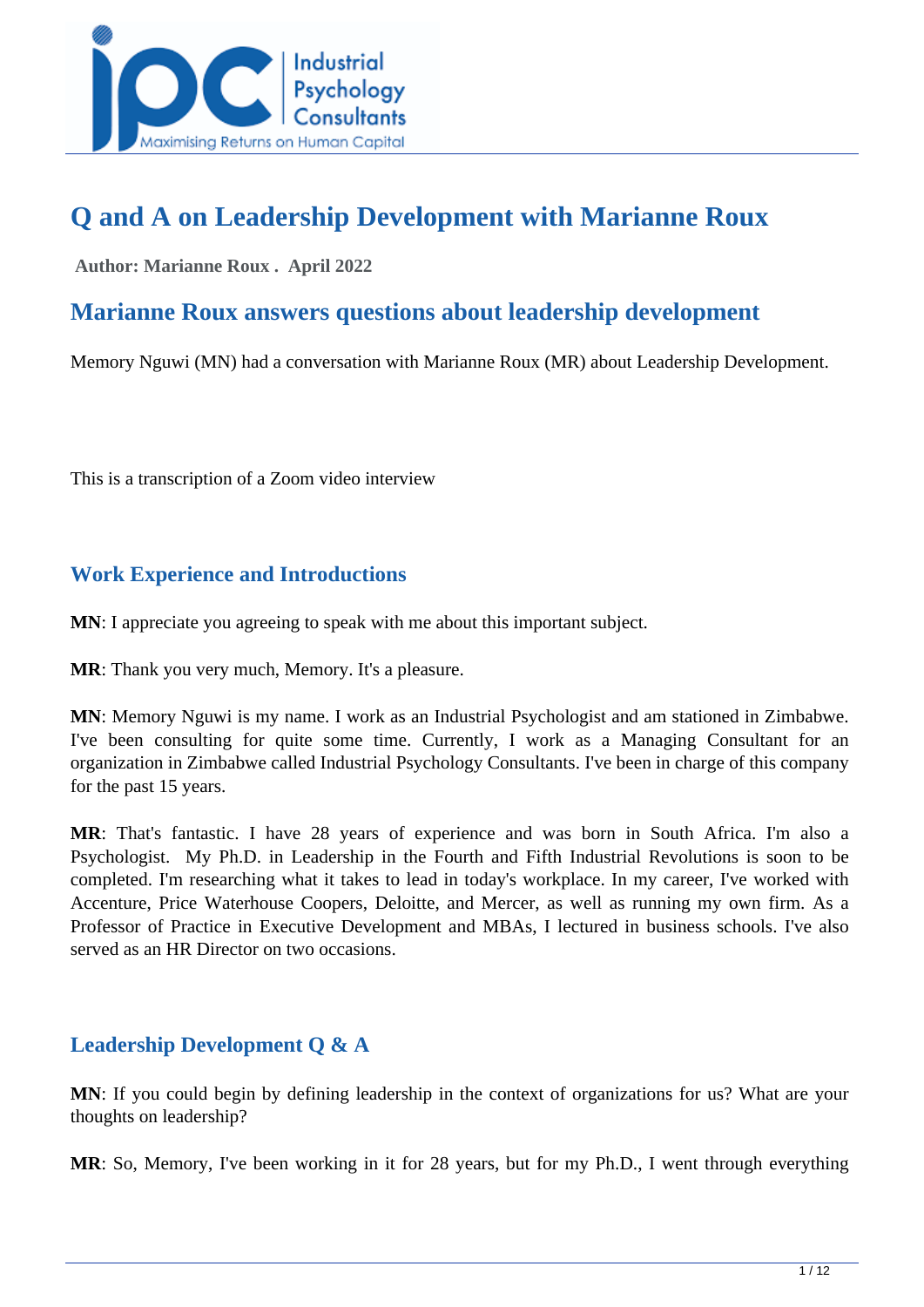

written about leadership and leadership development in the last five years. I am confident that nothing else exists, and if it does, I have yet to discover it. I can tell you what leadership isn't, which is crucial to know because so many people continue to follow things that aren't right:

- The first thing to remember about leadership is that it is not a collection of skills.
- The second point is that leadership is not about being a hero leader who saves everyone by himself.
- Finally, it is not a set of characteristics and personality characteristics that you are born with.

I see these beliefs all everywhere, and in my research, I finally came up with a term after five years of hard work. It's a challenging term, but I believe that leaders in the modern world of work or organizations recognize that organizations and governments are human-centered. They don't consider organizations and employees as systems and processes, but rather as machines. They recognize the complexity of human beings and purposefully share authority with them.

They collaborate with others to build products, soliciting their opinion and implementing the best and brightest ideas. They work with others and build ecosystems in which people may respond to emergent difficulties in a very flexible manner as a group. So, I believe they are truly ethical and constantly improve and transform their own and others' abilities in order to have the correct capability in the organization in whatever capacity they operate. They are purpose-driven, values-driven, and ethical because trust is earned, and if leaders aren't trusted, they can't lead. They can bully and force others to do things, but they won't gain long-term commitment or extra effort. I believe this is something about which we've had a major crisis.

Finally, I believe they are resilient and manage their energy well. They recognize the need of keeping themselves and their employees healthy in order to perform well at work. Memory, that's exactly how I perceive leadership.

**MN**: Thank you for such a thorough explanation; it covers the majority of the questions I'm going to ask, but l ask them anyhow. Yes, you argue that leadership isn't about skills; nevertheless, before I go there, can a leader be born or developed?

**MR**: Without a doubt, they can be developed. My caveat is that development necessitates four factors. The first is that people must choose to be leaders, and I believe that if people do not have an inner desire to lead, it will be difficult for them to do so. They must next learn the leadership practices and mindsets, which are a collection of practices and mindsets. Finally, they must demonstrate guts since being a successful leader is not easy. So, it can be developed, but I doubt it will be simple. It's a commitment for the rest of your life; you'll never stop learning and progressing.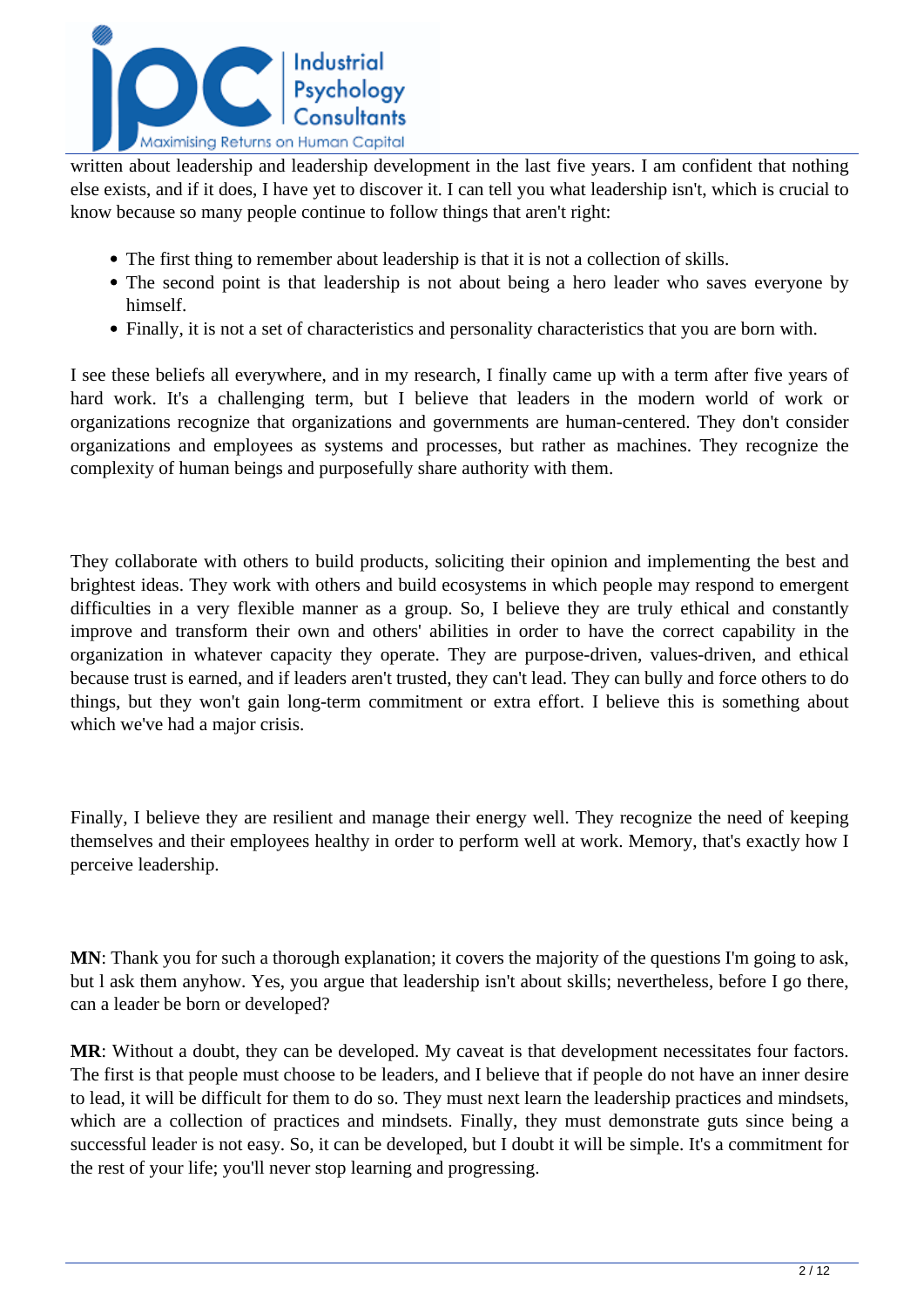

**MN**: You mentioned that leadership is not a set of skills, yet in fact, most businesses that wish to train leaders go through some competency profiling before implementing a leadership development program. Is that correct? What has your experience?

**MR**: It doesn't work, and three or five or short-term leadership immersions don't work either. This isn't how people learn, and it's certainly not how they work. Competencies vary all the time, which is something we overlook. Leaders, for example, must now be technologically literate. So, digital literacy is a competency for me, and I want to make sure that all of our leaders are digitally literate. That is a skill that we will continue to require, but things change all the time. They require expertise in humancentered design.But this is not what leadership is about; according to the model I developed for my Ph.D. and that David Day has as well. Leadership is defined by a leader's purpose, values, and ethics. You can't teach that to individuals who aren't prepared to put in the effort of ethical thought and consideration.

Adult development theory is the second layer, which I believe most HR and leadership practitioners are unaware of. For example, I will never be an effective leader if my ego is connected to being the smartest person in the room and an expert. I need to learn over time, and adult growth, which comes out of education, is a very long period of development. It's a sensemaking capability, not a talent. We need to teach leaders how to make sense of things, how to solve complex problems, how to dissolve them, how to collaborate, and how to consider many perspectives.

It will take some time. It's not a one-hit-wonder, nor is it a set of skills. Competencies are only a minor portion of this. Emotional intelligence and other factors are also important. For me, behaviors and competencies are just the tip of the iceberg. It's the things that are more straightforward. It's the things you can instruct on. The things that are considerably more difficult to change are my worldview, my ethics and beliefs, and the required consistency; here is where true leadership lies. It's in that perilous region.

Most HR professionals and organizational psychologists prefer to focus on the easy-to-see and easy-tofix issues. They are hesitant to put in the effort required for leaders to learn for the rest of their lives.

**MN**: That's right, it's quite intriguing. You mentioned being ethical and making sense. I'll return to them later. Can we develop ethical behavior in people if ethics is at the heart of leadership? Is it possible to teach people to be ethical, or is this more of a personality trait?

**MR**: It has nothing to do with personality. What we can do is assist people understand their values and the values of the organization, search for alignment between those that are critical, reflect on their behaviors, and provide feedback on whether they are consistent or not, and whether those behaviors are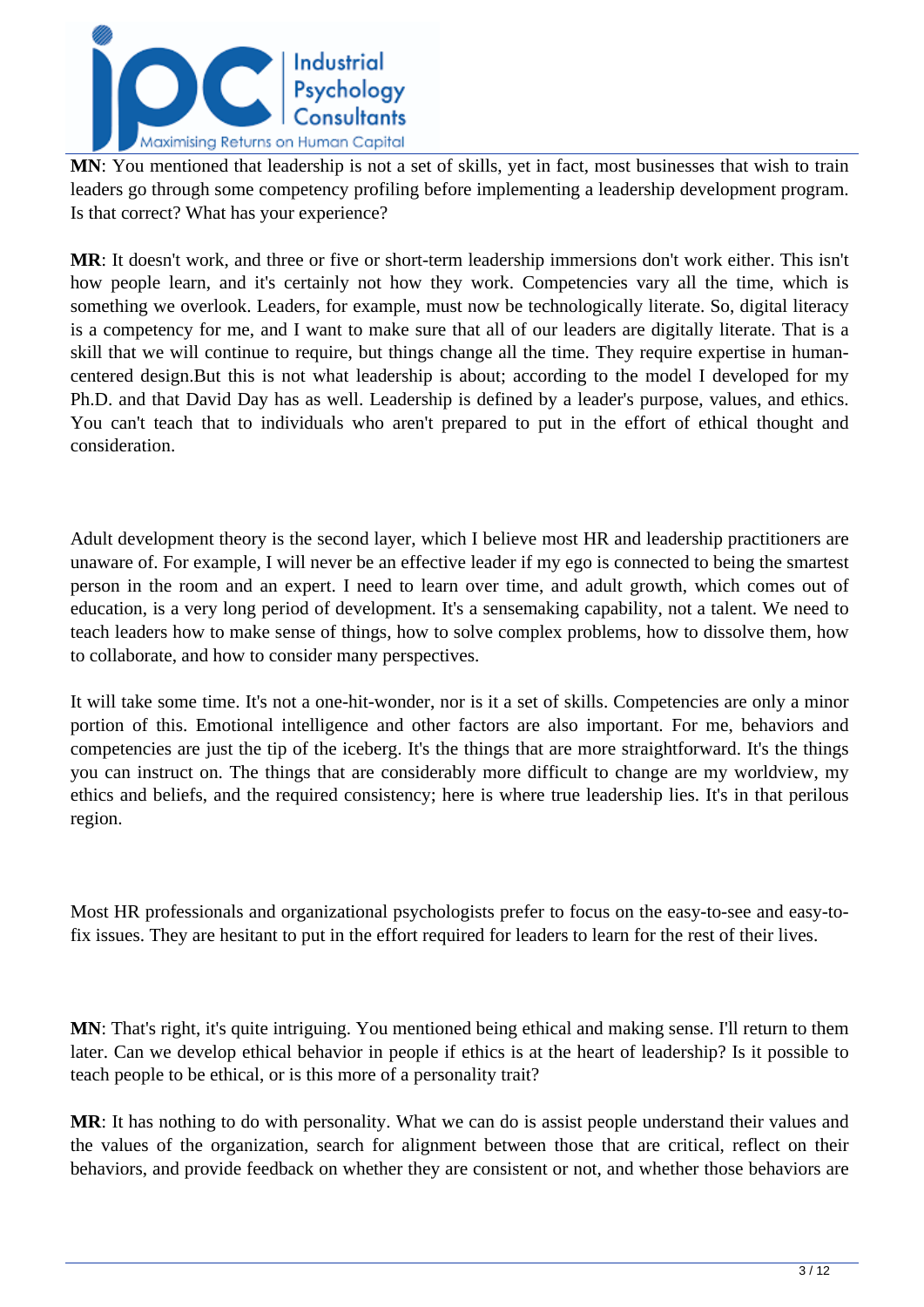

upright. That isn't to say they won't do it; they still have to make a decision. The second thing we can do, and I completed a program at the International Leadership Association in Belgium, which was, of all things, administered by the American Army.

On the subject of ethical reasoning Few leadership courses, in my experience, involve ethical reasoning, moral maturity, and ethical maturity. You know, we had to go through multiple scenarios in which we had to play various parts and determine whether something was a moral issue or a clear ethical option. We will never improve unless we begin to nurture those qualities in our leaders. But it all starts in school. It isn't something that happens later in life. We need to start developing leaders much sooner.

**MN**: Okay, that's quite intriguing. You mentioned sensemaking; could you provide me additional information about that? What exactly is it? Is it something to do with one's intelligence?

**MR**: Absolutely not. Contextual intelligence is the ability to make sense of things. As a result, it is critical to begin with ethics. For the first six months, I focus on personal agility techniques and mindsets, as well as sense-making and contextual intelligence. That's the only thing I work with. What's essential about sensemaking is that it involves people who aren't solely concerned with themselves. Leaders are the ones who make sense of the environment and its complexity for their clients and employees. That is exactly what leaders do. In other words, they read, listen, study, watch the news, read their economists, figure out what's going on in their field, figure out what's going on politically, economically, and socially, and explain it to others.

They consider what this means for our sector, for my employees, and for the skills we have. That is what we mean when we say "making sense." We must do so for our people because the world is changing at such a rapid pace that we must constantly make sense of it. People get so focused on themselves that you'd be amazed at how few people read. It's fascinating when I question a group of leaders who have just finished reading the economist in the room. My father, who was a CEO, gave us all the economists and the Time magazine to read every week of our lives, and we had to watch the news and read the newspaper because he would quiz us on the world at lunch and supper.

**MN**: That's a fascinating viewpoint, and I believe it was shared by many senior executives. You walk into a room and bring up a topic that you believe is vital to their business, but they have no understanding of what is going on. They have no idea of a number of contemporary concerns.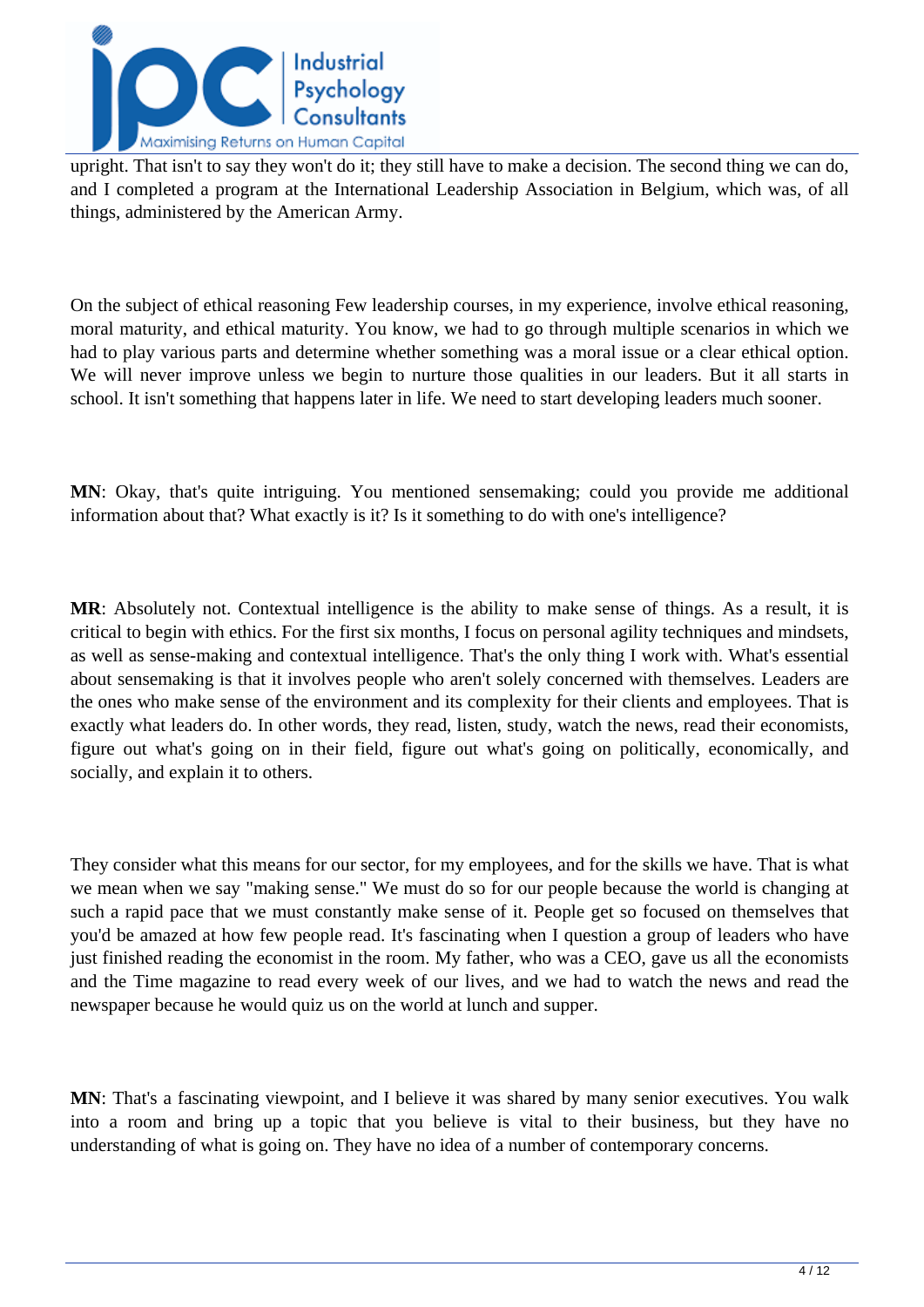

**MR**: Definitely, and it's quite frightening, isn't it?

**MN**: You're right. In the framework of leadership development, you stated emotional intelligence. Could you please provide me with further information about that?

**MR**: You know, I've got a personal agility program with six practices and mindsets. When I first started 28 years ago, I focused on the seven habits of highly effective people and had the great opportunity to work with Stephen Covey. But, as you are aware, those events occurred 28 years ago. Before the fourth and fifth Industrial Revolutions, it was still applicable 28 years ago. Then came emotional intelligence, which was extremely relevant in the 1990s and possibly even the early 2000s. However, a lot of progress has been made since then in terms of the brain's ability to evolve and how we may rewire our brains.

The brain can modify itself, which is one of the main reasons I believe people can change their behavior and work on their values. Right, we can rewire the brain and modify our habits.' It's quite crucial. I don't believe emotional intelligence was developed enough at the time to comprehend brain theory. It omitted traits such as growth mindset, grit, and emotional agility, which are required to keep your models improving. You can't stay stuck in models that are ten, fifteen, or twenty years old. In this fast-changing and highly uncertain environment, you must keep an eye on what is required.

**MN**: You also brought up the topic of adult development and how those who work in leadership development are unlikely to use this theory frequently. Can you tell us more about this and how we've used it for leadership development?

**MR**: This is critical; I believe one of our issues has been, as a university professor, that the faculty at universities are so quiet that they seldom speak to one another. We need to combine psychology, education, social work, anthropology, and philosophy in order to develop a transdisciplinary approach to leadership. Adult development is a result of schooling, and according to Harvard's Robert Keegan, the most influential writer on adult development, "we traditionally considered that people's brains matured until they were around 18 and 21 years old."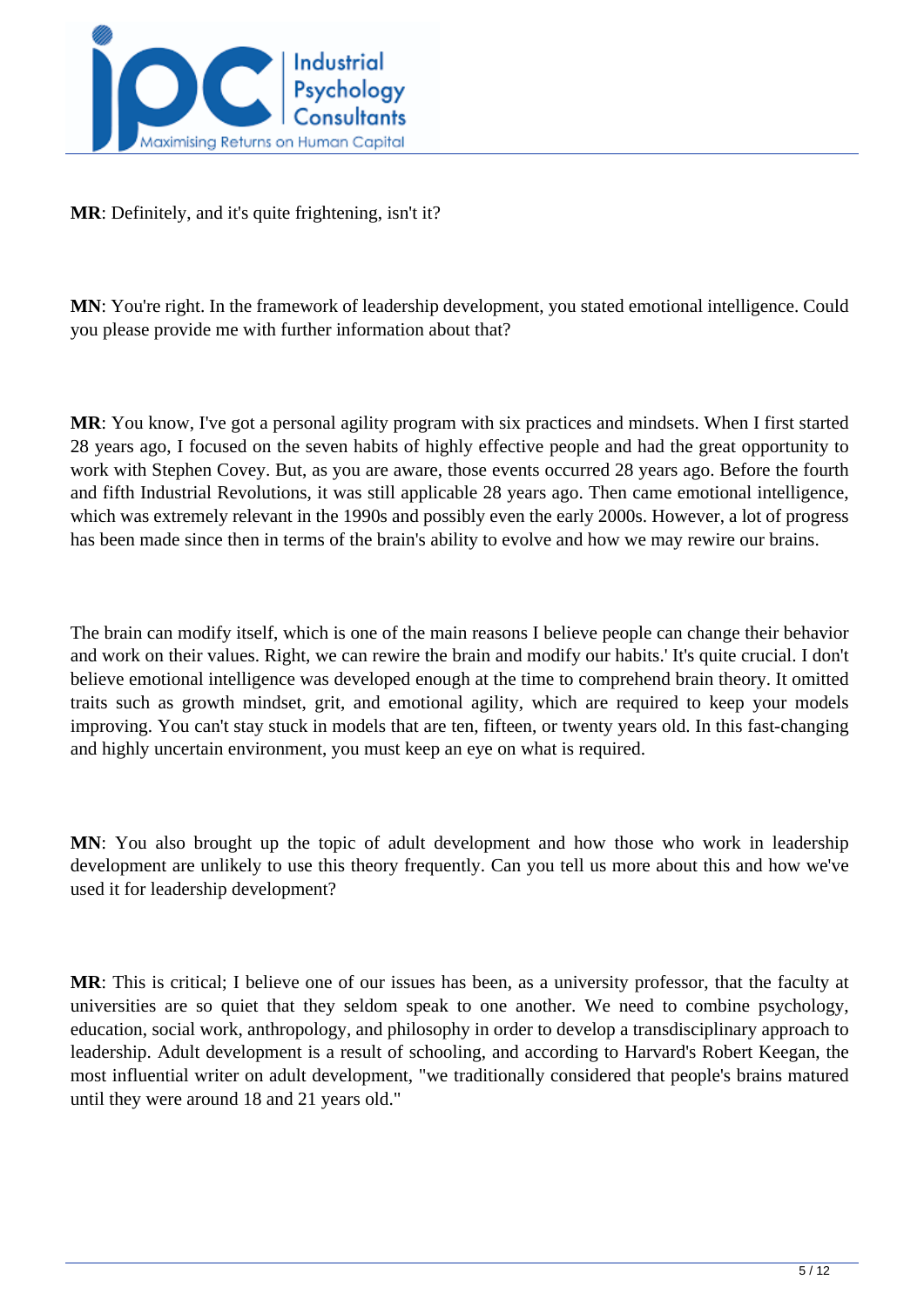

Then we discovered that this is not true; people continue to evolve and learn as long as they expose themselves to new experiences and work in a consistent manner, which is what adult growth is all about, right? There are two types of adult development: soft adult development and hard adult development. Ego theory is a term used to describe soft adult development. We assess people and observe that 60% of leaders are what we call socialized minds, which is quite interesting. They're either diplomats or folks who don't enjoy conflict, so keep in mind that you'll see them while I speak. As leaders, they dislike confrontation and try to avoid it at all costs because they want everyone to get along.

Then there's the expert in the socialized mind who wants to know everything in minute detail, which is why they don't make sense because they're too busy micromanaging, right? They want to be the expert, but they don't realize that they can't be. People who are specialists or who are determined to reach high levels of success are overachievers. Those are the three socialized mindsets, and the problem with them is that they're all about what other people think of me and comparing myself to others. Self-authoring mindsets, as described by Rob Keegan, are the mindsets of future leaders.

So, I'm aware of my own viewpoint, as well as the viewpoints of others, and I'm able to deal with both. When something no longer fits, I'm willing to adjust my mind. I understand, some individuals do that, and then people become strategists, no matter how hard I clung to that picture, that model, whatever it is, that plan. This is extremely difficult job, and you will require developmental guidance. We also teach people how to become systems thinkers by teaching them seven thoughtful, analytical skills. Right, you become a systems thinker rather than a linear thinker.

As a result, instead of employing linear analytical problem-solving, you begin to solve complex problems using complex problem-solving. So there you have it: the hard theory, or rather, the soft theory. The hard theory is comprised of the seven reflecting, analytical skills I mentioned earlier. That's where we learnt what it takes for leaders to shift their thinking from linear to systemic, which we know is necessary for a more complicated environment. As technology takes over the planet, there will be more people.

So, I'm trained in both theory and development. Suzanne Cook Reuters' work has trained me, and I'm a coach in her soft ego development practice. I've also been trained in Theo Dawson's Lectica work. This is how I evaluate people before appointing them to senior positions. Personal agility is also something I evaluate. I want to see that they are interested, that they have growth mindsets, that they have tenacity, and that they are systems thinkers. I'm less interested with their level of experience or understanding. Of course, I'd like some, but I'm confident they'll figure it out. But, for me, those qualities are far more important in good leaders than the others.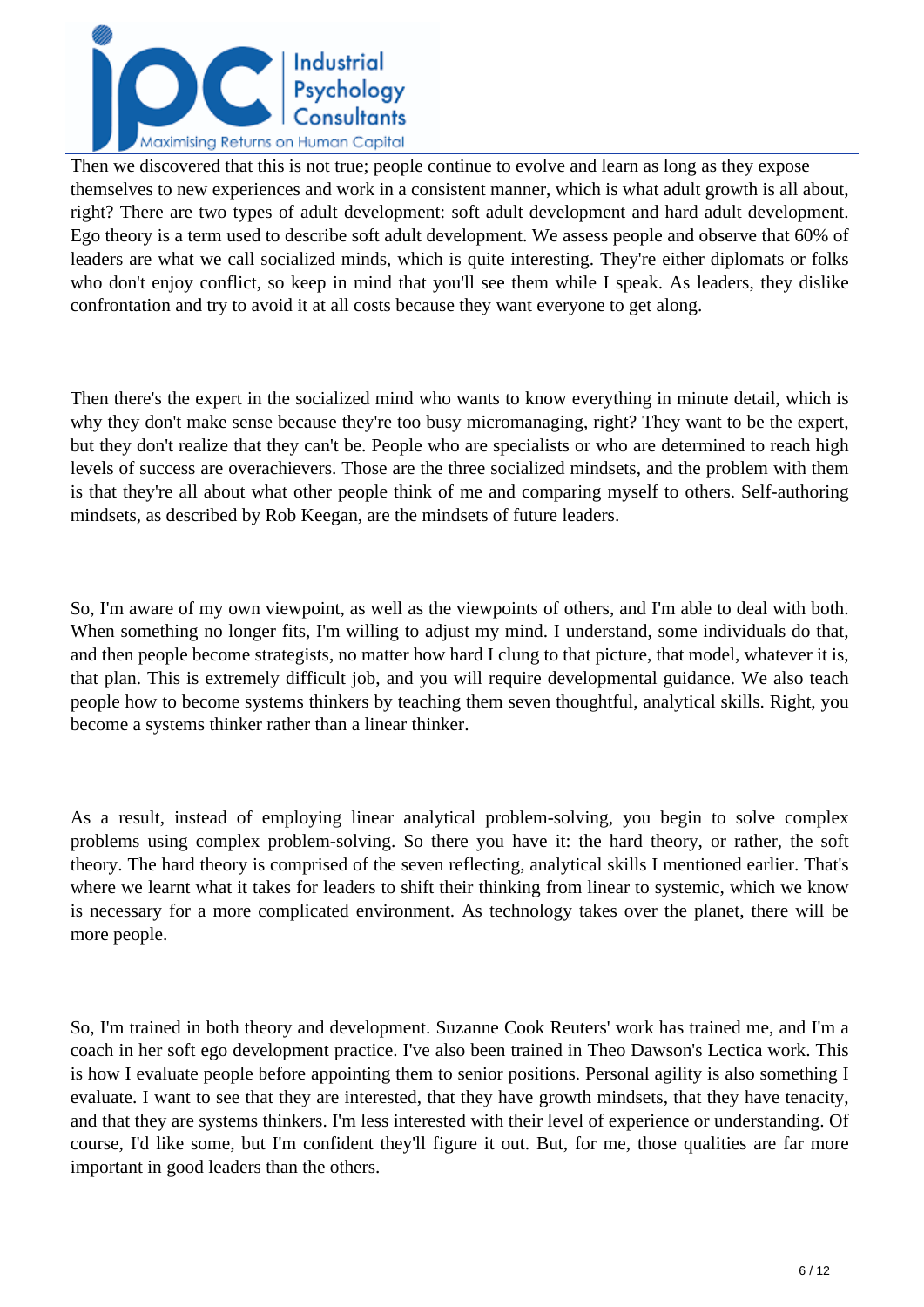

**MN**: Yes, you mentioned coaching. In terms of building leaders, how helpful has coaching been in your experience?

**MR**: There's a lot of rubbish coaching out there, in my opinion. It works best when it's done as part of a bigger organization's transformation and leadership development program, and the coaches are all on the same page. It is ineffective when every second person becomes a coach and has their own coach, and the coach has their own coach.

**MN**: That's exactly what's going on.

**MR**: I know, and they spend a lot of money on these people, but they have no influence at all, Memory. I have to tell you that I had the privilege of meeting the most incredible human being, Professor Jeffrey Pfeffer, who was my father's Stanford professor. Literally is the title of a book he wrote.

**MN**: I'm always following him.

**MR**: Oh, yeah, that Leadership BS. I had the pleasure of sharing a glass of wine with him a few years ago in Melbourne. As a result, he is a remarkable human being. He told me, Marianne, that you wouldn't let a surgeon operate on you unless he or she had a substantial qualification, years of experience, and a set of expertise that someone recognized, but anyone can be a coach, a leadership developer, or build a leadership model. They go ahead and do it, taking a two-week online course before putting themselves out there as a coach. Do you get what I'm saying?

**MN**: That's right. Another question I had for you was concerning leaders derailing even if they are intelligent, as I read somewhere. Can you speak to us briefly about the topic of derailment?

**MR**: Yeah, I also work with an incredible person named Bob Anderson on the leadership circle 360, which is related to Robert Keegan's work. The kinds of things that derail leaders, and one of the things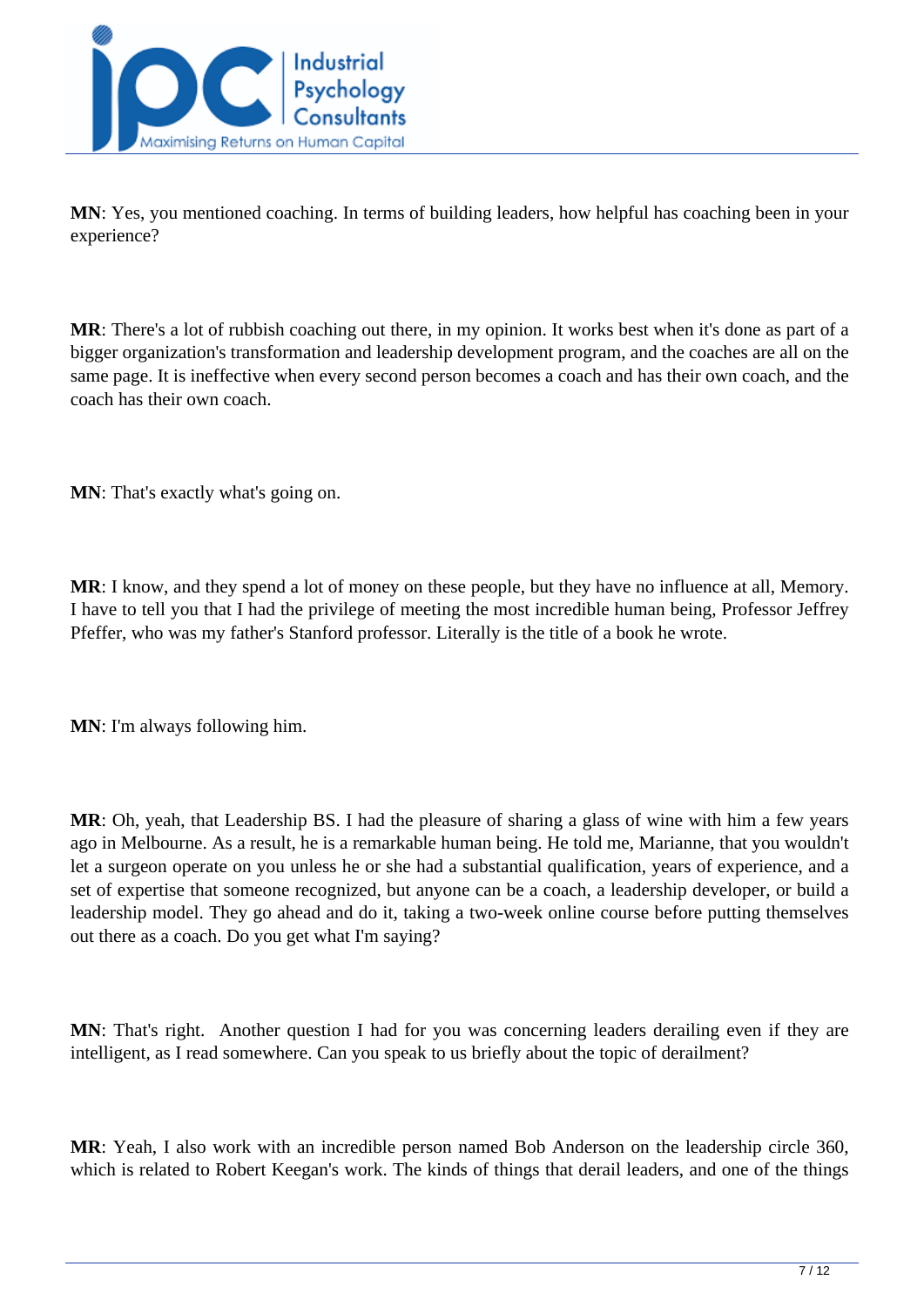

that should be taught in leadership development is what leadership is not, such as the dark triad, narcissism, and psychopathic behavior. Derailment is something you should teach them about since they need to know about it. We always tell them what excellent leadership looks like, but we never tell them what bad leadership looks like, and it's critical that they grasp the difference.

However, in both Bob Anderson's and Keegan's models, below-the-line behaviors are what primarily derail leaders, and this is crucial. I use 360s to sort this out with leaders on a regular basis, and I offer them feedback as they try to manage things, and protect themselves or their interests. It's not simply those who are in charge; it's also those who follow orders. Those who wish to be in charge are those who are authoritarian. They're ambitious, political, and perfectionists, to be sure. As a result, they micromanage their employees and drive them insane. It's something I've seen numerous times. Those who defend themselves are conceited. They are more knowledgeable than others. They can be elusive to others, withdrawing from their followers, unable to connect with them, yet relationships are crucial in leadership, if not fundamental. There's always a naysayer or a critical voice in the background.

Right, the third person is the one who wants to be liked and follows the rules, and dislikes disagreement. All of these factors derail leaders, and I see it every day.

**MN**: That's right, that's a lot of fun. So, with all of this derailment and the potential for derailment, can these things be corrected? I'm asking in response to your statement that there are certain aspects you must emphasize when training leaders, such as what is not leadership or what does not generate leadership, and, in relation to that, are there any people who should never be in a leadership role ?

**MR**: I believe there is a distinction between controlling, protecting, and compliant leaders. We can provide them with that feedback through 360s, as well as coach and work with them. We can include it in their key performance areas where we expect them to improve. So that's something we can work with. I've had a lot of luck working with people like that. The ones from the dark triad, where there are personality flaws like narcissism, are significantly more difficult to repair. There are also sociopaths and psychopaths. Too many of them, in my opinion, rise to the top of companies and ruin people, intimidate others, and engage in political maneuvering.

Those people, in my opinion, should never be in positions of leadership, and we should be explicit when it comes to succession planning that we don't choose "smart jerks." People who are high performers, you know all those things, and we always justify their behavior, but they're sexist, racist, and bullies. That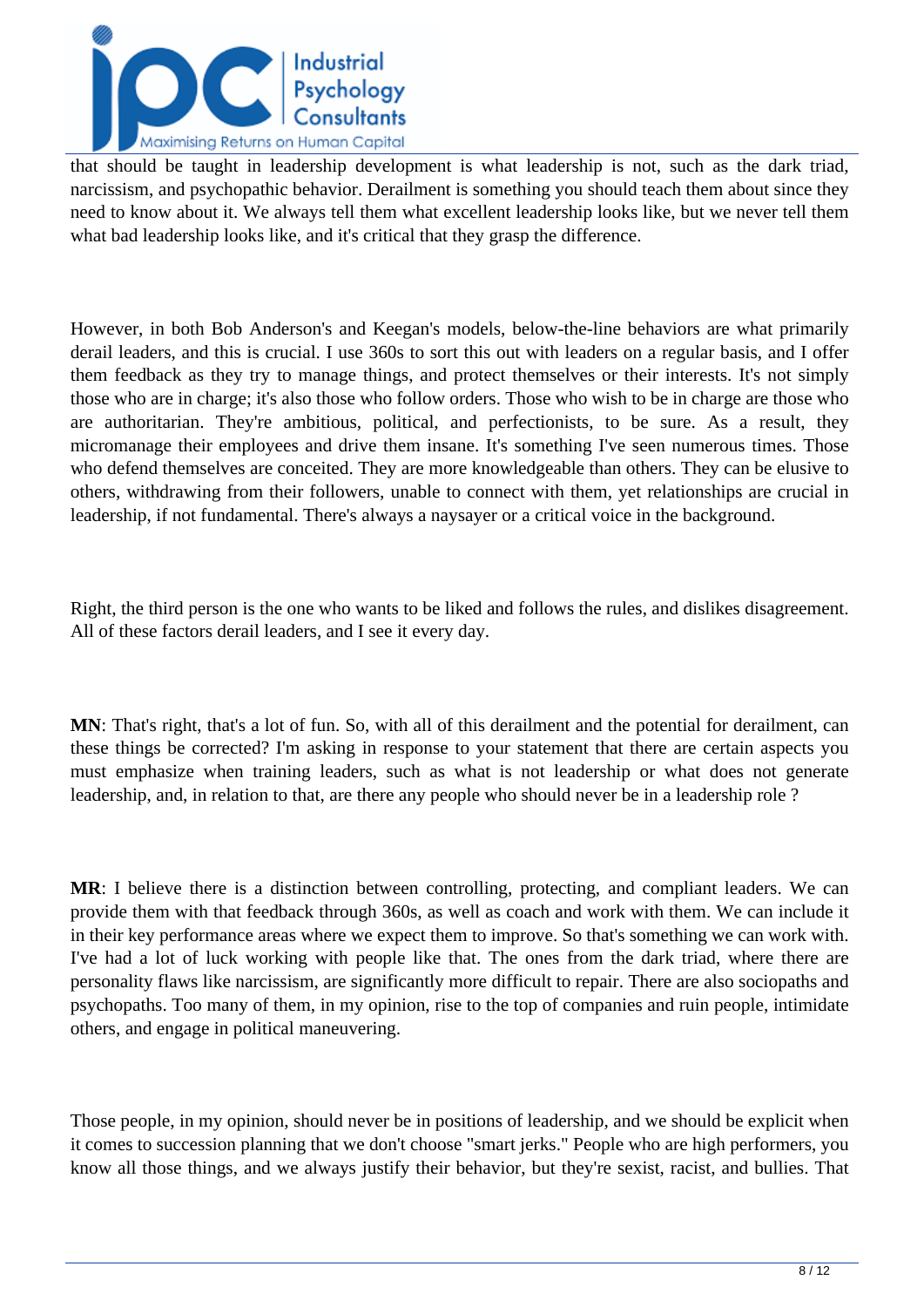

should never, ever be tolerated in a workplace.

**MN**: That's quite intriguing. So, one of the arguments I've had with folks on social media is about someone getting an MBA and the board of directors assuming that this person is now a leader. What are your thoughts on education, education levels, and leadership?

**MR**: You know the MBA class I teach; I always tell the MBAs, "Don't expect to be anything if you don't change when you leave here." Right, I haven't done my job. I don't want you to cram a lot of information and terms into your head so you can walk around shouting the latest buzzwords and appearing to be an expert on everything. You must be a different person. Yes, but there are a lot of lousy MBAs out there. In MBA world, there's also a lot of money to be made. That does not call into question who a person is or what kind of leader they are.

What are my thoughts on education? I've encountered a lot of leaders who have had no formal education, especially when I was at Horus. I recall one of my tellers in one of the grocery stores conversing with her and learning that she was the pastor of a 2,000-member church in her community. Isn't it true that you go to international conferences every year? The company never considered her for a leadership position because she was, you know, a typical age, and she was an amazing leader in my opinion. So I told her no, we needed to work on something with her, and we did. I believe we are oblivious to some facts. Do you think getting a degree, even if it's a simple degree, is a good idea? I believe that having a diverse set of abilities and continuing to develop them is beneficial. It's an issue to have an MBA or master's degree from ten years ago because your knowledge only lasts two and a half to five years.

So, if you don't keep up with current events, I'm far more interested in what habits, talents, mindsets, and evidence of personal agility, ethics, and courage leaders provide. I'm much more interested in your desire to take risks and drive change than your qualifications.

**MN**: You're right. So, in terms of leadership development. If someone were to ask, "How do we build a leadership development strategy in a small or large organization?" Is there such a strategy, or is there a specific approach?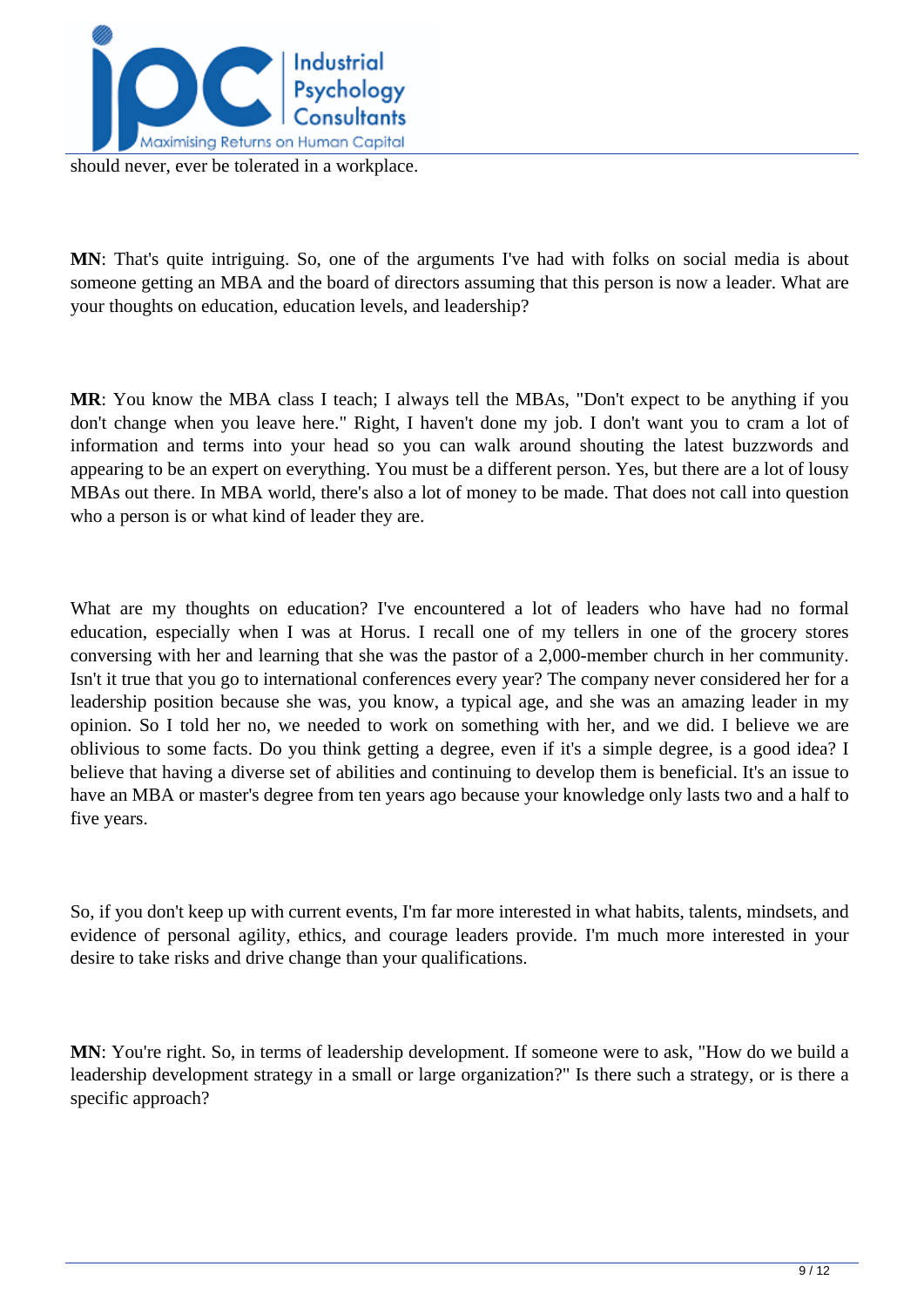

**MN**: Well, these people sometimes say things like, "We have ten senior managers who need to attend to this leadership development."

**MR**: The suppliers profit handsomely.

They persuade people that this is exactly what they require and that their program is the three-day miracle that you've been waiting for all your life or whatever. Basically, part of my leadership Ph.D. was to design a model for integrated leadership development, not just a leadership model. That works in the workplace of the future. That is soon to be published in a scholarly publication. But, in general, the model's components are that you and your leaders co-create lifelong adventures. You go to your leaders in the same way that you go to your boss for employee experience. I spent time with McKinsey India, where I worked with leaders at all levels to determine what competencies, mindsets, and practices they believed leaders at all levels need.

So I provided them with some thought leadership, and then I talked to them about how they felt about it, as well as their own experiences as leaders in Indian culture, and we did some empathy mapping to see how they wanted to experience the journey. For three-year leadership journeys at every leadership level, we co-created their leadership journeys with them. " ' That's how you do it, that's how you get buy-in, that's how you get the design correct for the situation, so that's where you start. Your participants should never be the sole ones at the top of the hierarchy. You should create ways to develop all leaders at all levels and at an early age, as well as collectively rather than individually. You should employ a combination of digital, social experience, and reflective learning methods so that people may learn in small, manageable pieces anywhere.

The learning should be based on adult development theory, so make sure you include essential concepts like personal agility and contextual intelligence at the back. That's what it has to be based on. As I already stated, the subject is transdisciplinary. As a result, they must comprehend transformative learning as well as performance support, as learning does not occur within the course. According to Godfredson's studies, learning occurs when a person uses a skill for the first time. So, let's pretend I've figured out how to have productive conversations. 'I'm only going to have my first challenging talk two or four weeks after I finish the learning, and that's when I'm going to learn.' So, what kind of performance assistance is available to me? Is it possible for me to call a coach and discuss this with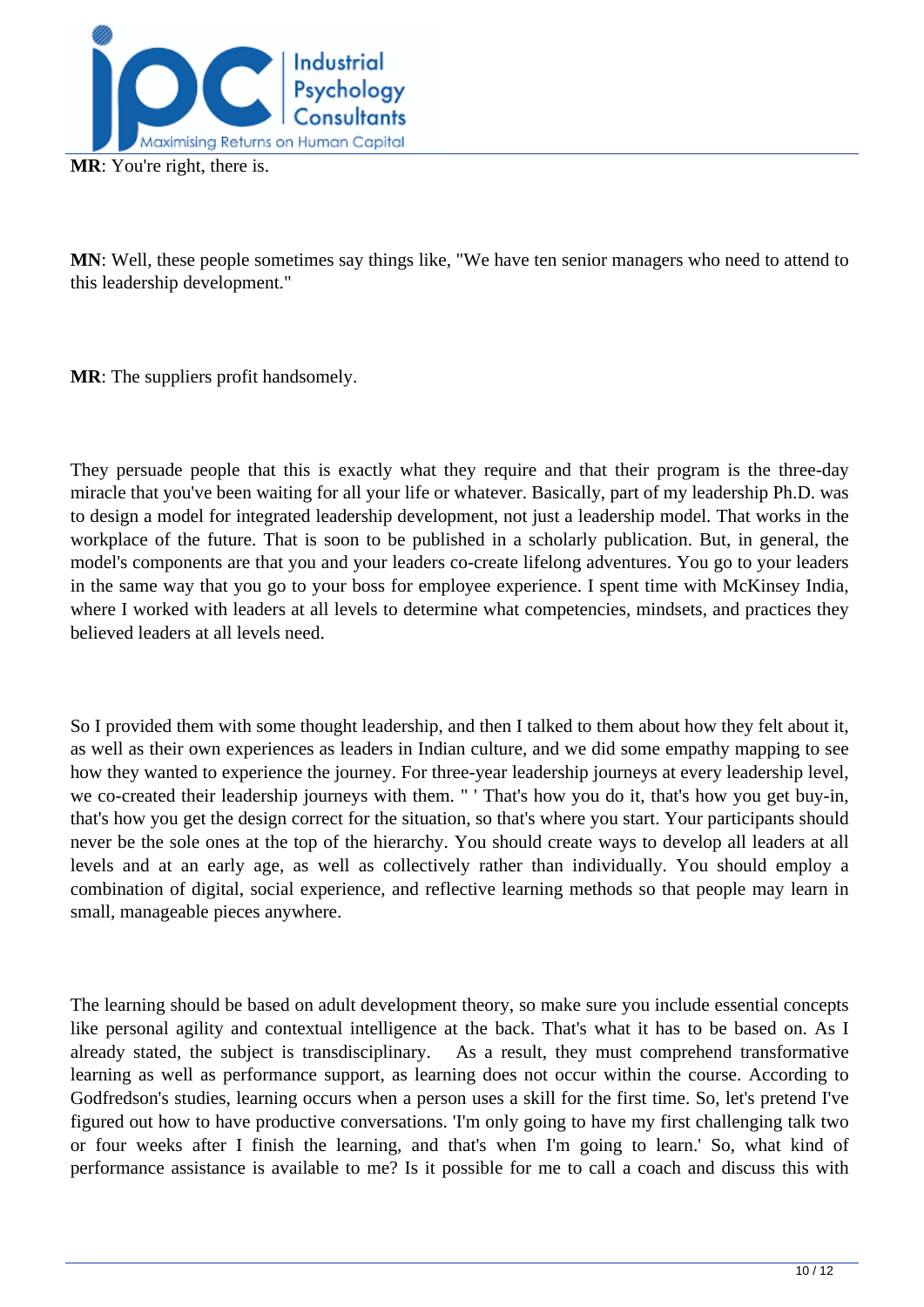

them? Is there a video I can see?

As a result, most of what we do now in terms of learning tools must be extremely different. Finally, you must monitor and assess your results in real-time, as well as make adjustments to your program. The majority of my programs now change as we go along. We have a strategy; we start with a plan that we've co-created, then go over it with the participants and evaluate it using Kirk Patrick's four levels. We will continue to adjust and evolve the curriculum because there is no such thing as a one-size-fits-all solution. Nobody can convince me that there is a single-size-fits-all solution. The background is far too diverse, it is changing far too quickly, and there is far too much fresh material being released. So, we need a leadership development model that is lifetime, constantly evolves, includes all leaders, is blended, and is correctly integrated.

**MN**: What you bout training decay. You will never have the opportunity to practice if you enroll in a leadership development training program. It essentially vanishes after a few months.

**MR**: Without a doubt. We squander a lot of money.

**MN**: You're right. So, what can businesses do to address the most pressing issue? Last but not least, given the amount of money spent by these groups, how do we determine how beneficial the training has been?

**MR**: I believe the first step is to discard all you own. Simply take a step back and consider what leadership means in the fourth and fifth industrial revolutions, as well as in your industry. Examine whether you're basing your leadership on what leadership is or the right method. Throw aside your competency models and present development programs, and then work with your team to co-create a model that works for your company and industry, as well as a development program that fits your model and industry, and then begin your design from there.

Simply start reading from the beginning. I'm really pleased, Memory, and if anyone wants to follow me on LinkedIn, I update it frequently. So, if they want to learn more, they can connect with me on LinkedIn. But my first paper is in a leadership book called Maturing Leadership, and the next one will be published soon. I'll inform you of the academic journal in which the leadership development model will be published. Once you've figured out what kind of leader you are, there's a ton of great stuff out there, most of it free, that you can use to keep your team learning and upskilling.

**MN**: Yes, that is correct.